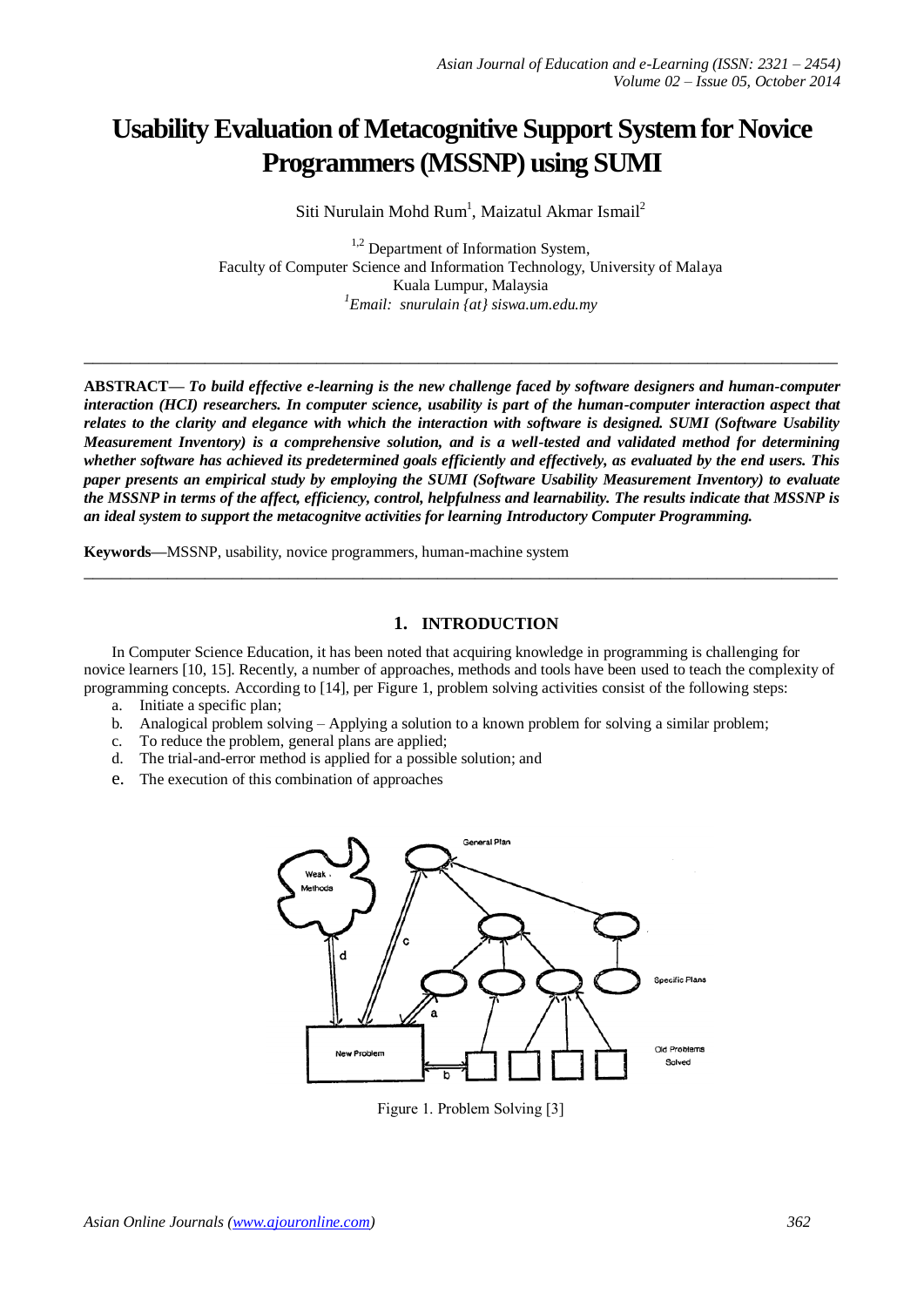In problem-solving activities, metacognition plays an important part in directing or monitoring knowledge depending on the context in which it is used. Understanding the importance of metacognition and the related activities to regulate the metacognitive skills will lead to understanding the type of system that would assist a novice programmer in learning computer programming. According to the study by Tobias and Everson [18], metacognition is the blended components of the "knowledge of cognition" and "self-cognitive monitoring". The model of metacognition of Tobias & Everson, as shown in Figure 2, is specifically appropriate for this study, as to define the requirements of the metacognitive activities in learning computer programming. It enables one to concentrate on particular metacognitive skills that are associated with problem-solving. A questionnaire survey on student metacognitive awareness towards the learning success of Computer Programming was conducted using the Metacognitive Awareness Inventory (MAI) developed by [16].

The outcome of the study provides an understanding concerning the relation of metacognitive awareness and learning success in Computer Programming. Five expert lecturers from Universiti Teknologi MARA were also interviewed in identifying the problems in teaching and learning computer programming at the university. The participation was voluntary in nature. The actual requirements of the MSSNP were produced by the results analysis of the interview and survey. These requirements were then translated into the architectural design of the MSSNP. The MSSNP screenshot is presented in Figure 3, Figure 4, Figure 5, and Figure 6. The discussion of the development of the MSSNP can be found in [12, 13, 17]. The usability of the interface design of the software may have a major influence on learning [1]; therefore, measurement of its usability needs to be assessed. Usability testing determines whether the MSSNP meets the pre-defined objectives. In evaluating this product, several measurement tools are available for use, such as UAT, SUMI [7], TAM [2, 3] and others. In this research work, as part of the usability test, the SUMI method is employed to provide an overall judgement and understanding of user satisfaction with the MSSNP.



Figure 2. Tobias & Everson's Model of Metacognition

## **2. USER SATISFACTION ASPECTS**

The user satisfaction aspects can be subdivided into five attributes [10] as follows:

- **Efficiency**: how quickly, effectively and economically can users perform tasks using the software
- **Affect**: this psychological term refers to the emotional reaction of users interacting with the software
- **Helpfulness**: the perceptions of users concerning the adequacy of the help support features to assist in solving operational problems
- **Control**: users feel in control of the system and not vice versa
- **Learnability**: the degree of easiness of using the product

The method of evaluating the MSSNP is discussed in the following section in more detail.

#### **3. EVALUATION WITH SUMI**

The selection method on user-perceived quality often relies on what is to be measured. The Software Usability Measurement Inventory (SUMI) is a comprehensive solution for measuring the quality of the software from the end user's perspective [12, 13, 17]. The development of SUMI was started in 1990 by the Human Factors Research Group (HFRG) under the project 'Metrics for Usability Standards in Computing' (MUSiC). The objectives of SUMI are to examine the competency scale of CUSI and to expand it further and to standardise the software usability test instrument to be used in a commercial environment. SUMI has successfully achieved its objectives, and, since being published in 1993, it has been widely disseminated internationally. SUMI has also been indicated in the ISO 9241 standard as a technique for assessing the user perception of software [5]. This inventory consists of a set of 50 questions that relate to the affect, efficiency, control, learnability and helpfulness of software [4]. The empirical result of SUMI studies would be very useful for measuring the user satisfaction of the system in terms of its usability. Generally, how long the evaluation process takes using SUMI relies on the system complexity, usually users with no previous experience will need additional time for the introduction and training with the software.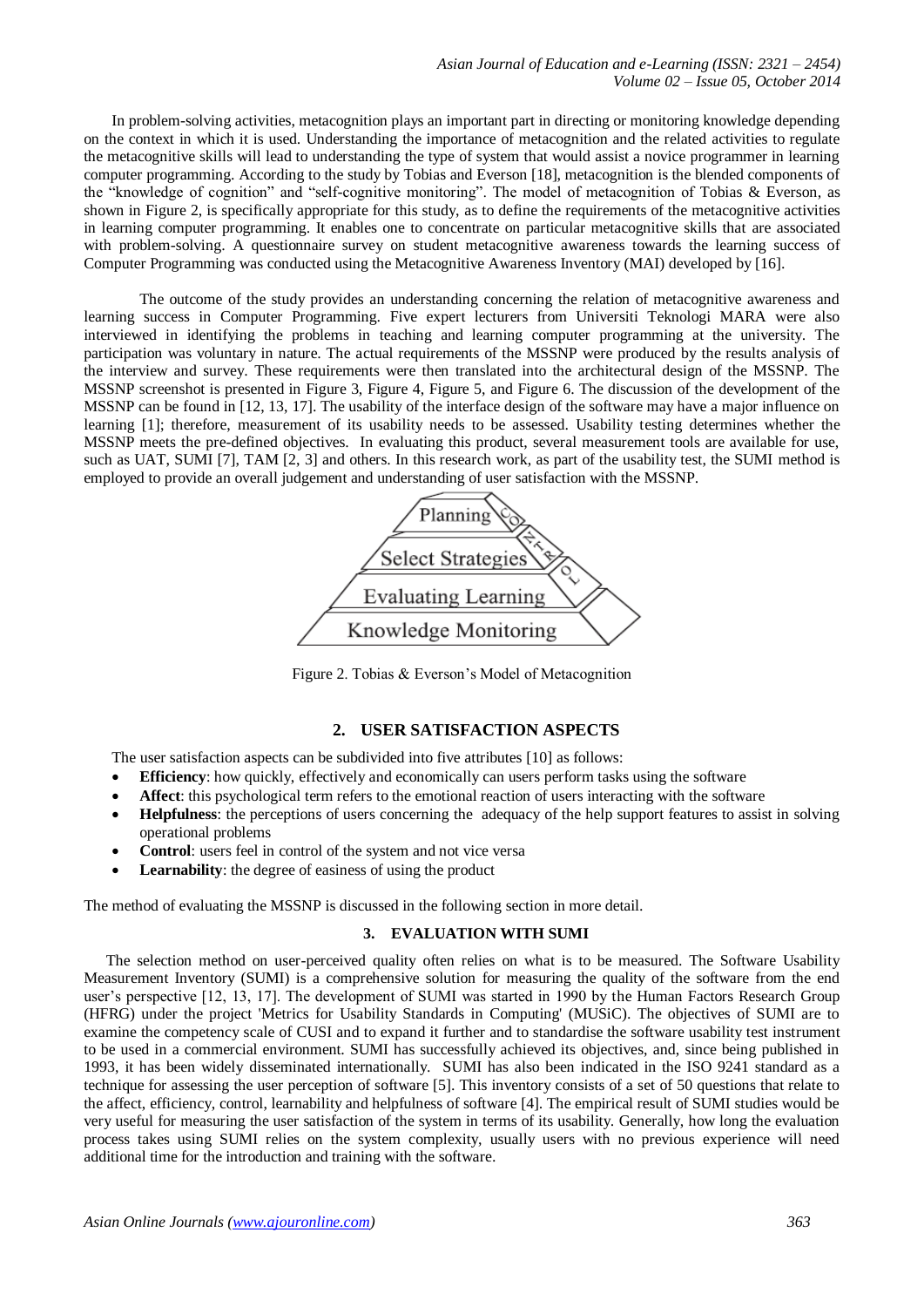#### **4. MSSNP ENVIRONMENT**

The main elements of metacognitive learning instruction involve actively thinking about what the learner knows and how to apply it. The MSSNP system consists of five main activities, namely pre-task, familiarization, production, evaluation and post-task. The pre-task activity happens before the student embarks on the learning process (Figure 3).

| <b>O</b> MSSNP                                                                                                                                                                                                                                                                                                                                  |                                                                                        |                                                                                                      |                                      |                                                |           |                                                              | $  x$           |  |  |
|-------------------------------------------------------------------------------------------------------------------------------------------------------------------------------------------------------------------------------------------------------------------------------------------------------------------------------------------------|----------------------------------------------------------------------------------------|------------------------------------------------------------------------------------------------------|--------------------------------------|------------------------------------------------|-----------|--------------------------------------------------------------|-----------------|--|--|
| Login                                                                                                                                                                                                                                                                                                                                           | Pre-task                                                                               | Familiarization                                                                                      | Production                           | Evaluation                                     | Post-Task |                                                              |                 |  |  |
| Read the Problem and answer the question below                                                                                                                                                                                                                                                                                                  |                                                                                        |                                                                                                      |                                      |                                                |           |                                                              |                 |  |  |
| How the result look like ? Please answer this question within a minute                                                                                                                                                                                                                                                                          |                                                                                        |                                                                                                      |                                      |                                                |           |                                                              |                 |  |  |
| 2 #include <iostream><br/>3 using namespace std;<br/><math>5</math> int main <math>()</math><br/>61<br/><math>\overline{ }</math><br/>int <math>n = 10</math>;<br/>8<br/><math>\mathbb{Q}</math><br/>while <math>(n&gt;0)</math> {<br/>10<br/><math display="inline">11\,</math><br/><math>--n:</math><br/>12<br/>13<br/>14<br/>15 1</iostream> | 1 // custom countdown using while<br>cout $\ll$ n $\ll$ ", ";<br>cout << "liftoff!\n"; |                                                                                                      |                                      |                                                |           |                                                              |                 |  |  |
|                                                                                                                                                                                                                                                                                                                                                 |                                                                                        |                                                                                                      | How difficult to solve this problem? |                                                |           |                                                              | Done and Submit |  |  |
| $\circ$ No<br>$\circ$ Yes                                                                                                                                                                                                                                                                                                                       | Can you rectify the problem?                                                           | $\bigcirc$ Tough<br>◎ Very difficult<br>A bit difficult<br><b>Difficult</b><br>C Easy<br>○ Very easy |                                      | $\bigcirc$ No<br><b>O</b> Maybe<br>$\odot$ Yes |           | Do you think you can solve this problem within a given time? |                 |  |  |

**Figure 1. Pre-task stage**

In the familiarization activity, a list of possible strategies is presented to the students and they are required to select the appropriate strategies in order to solve a given problem. The strategies are divided into three types, specifically, monitoring strategies, understanding, controlling errors strategies and revising strategies.

| Login | Pre-task                                                                                                                                                                                                                                                                                    | <b>Familiarization</b>                                          | Production                                                                                                                                                                                                                                                                             | <b>Fvaluation</b> |   | Post-Task                  |
|-------|---------------------------------------------------------------------------------------------------------------------------------------------------------------------------------------------------------------------------------------------------------------------------------------------|-----------------------------------------------------------------|----------------------------------------------------------------------------------------------------------------------------------------------------------------------------------------------------------------------------------------------------------------------------------------|-------------------|---|----------------------------|
|       |                                                                                                                                                                                                                                                                                             | Choose at lease ONE strategy in each list or add new strategies | Decide on strategies that can be helpful to apply when solving this problem.                                                                                                                                                                                                           |                   |   |                            |
|       |                                                                                                                                                                                                                                                                                             | Monitoring Strategies Understanding                             | <b>Controlling Errors Strategies</b>                                                                                                                                                                                                                                                   |                   |   | <b>Revising Strategies</b> |
|       | problem. Search the web.                                                                                                                                                                                                                                                                    |                                                                 | Look at existing solutions to common problems, e.g. design patterns.<br>Maybe you find something similar that at least partially resembles your                                                                                                                                        |                   | □ | Done and Submit            |
|       | Act as if the problem has already been solved, and trace what follows<br>back to the solution to make. For example, instead of designing the API<br>for a class, just write the code that makes use of the class, with method<br>calls as you would like them, and then implement that API. |                                                                 |                                                                                                                                                                                                                                                                                        |                   |   |                            |
|       | inspiration to happen.                                                                                                                                                                                                                                                                      |                                                                 | Do something else, e.g. surf the net or play solitaire, and wait for                                                                                                                                                                                                                   |                   |   |                            |
|       |                                                                                                                                                                                                                                                                                             | cannot perfectly satisfy all requirements.                      | Check the problem for inherent contradictions or conflicting<br>requirements, and state exactly what they are and what compromise<br>could be made. Often, when such conflicts exist, but you are not aware<br>of, you tend to discard one possible solution after another because you |                   | □ |                            |
|       | a <del>ftermed</del> e                                                                                                                                                                                                                                                                      |                                                                 | If you already have a possible solution, but it feels "dirty" (copy-paste,<br>global variables, spaghetti code etc.), use it anyway and make it better                                                                                                                                 |                   | Ľ |                            |

**Figure 2. Familiarization Stage**

| <b>O</b> MSSNP                                |                                                                                                |                                                                     |            |            | $-10$     |
|-----------------------------------------------|------------------------------------------------------------------------------------------------|---------------------------------------------------------------------|------------|------------|-----------|
| Login                                         | Pre-task                                                                                       | Familiarization                                                     | Production | Evaluation | Post-Task |
|                                               |                                                                                                | Read the Problem and answer the question below                      |            |            |           |
|                                               |                                                                                                | How the result look like ? Please solve the problem within a minute |            |            |           |
| $5$ int main ()<br>6 <sup>1</sup>             | // custom countdown using while<br>2 #include <iostream><br/>3 using namespace std;</iostream> |                                                                     |            |            |           |
| int $n = 10$ ;<br>while $(n>0)$ {<br>$---n$ : | cout $\ll$ n $\ll$ ". ":                                                                       |                                                                     |            |            |           |
|                                               | cout << "liftoff!\n";                                                                          |                                                                     |            |            |           |
|                                               |                                                                                                |                                                                     |            |            |           |
|                                               |                                                                                                | Done and Submit                                                     | Answert    |            |           |
|                                               | <b>Problem Solving Resources</b>                                                               |                                                                     |            |            |           |
| <b>Library of Problems</b>                    |                                                                                                |                                                                     |            |            |           |
|                                               | Answer to this problem                                                                         |                                                                     |            |            |           |
| <b>Show Time Left</b>                         |                                                                                                |                                                                     |            |            |           |

**Figure 3. Production Stage**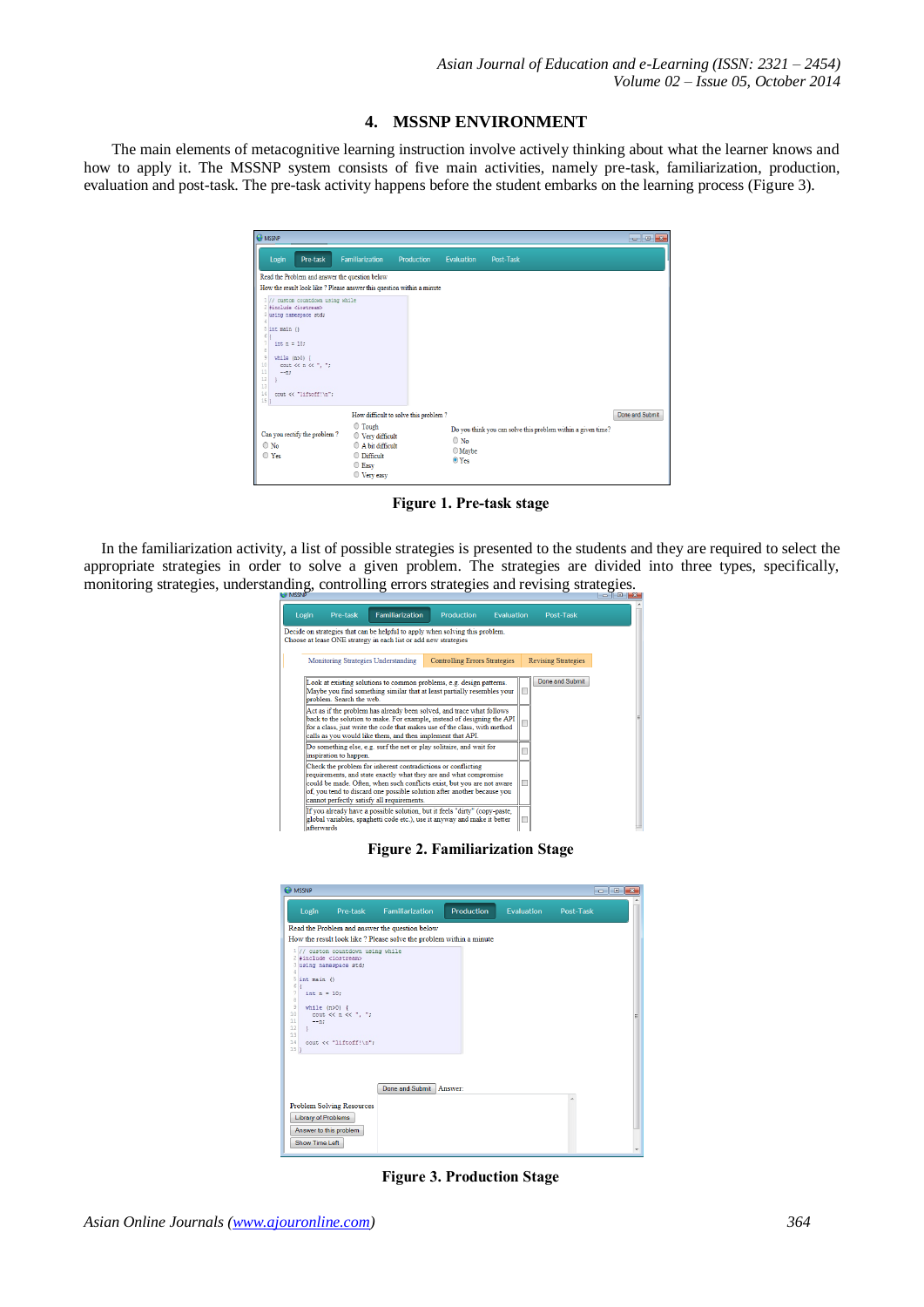During the production stage, novices are provided with a library of similar problems, where they can view the technique to solve similar problems. The objective is to provide the students with clues and ideas concerning how to solve the given task. Students are also allowed to view the answer of the problem and monitor the remaining time left to complete the task given. Once students are done with a given task, they can submit the answer by clicking the button labeled "Done and Submit". The system will automatically check the answer.



**Figure 4. Post-Task Stage**

In this stage, the students can review their performance and their most recent experience through the provision of a summary of activities, and will be able to explore what happened during the problem solving activity. The outcome of this stage is to assist the student to identify mistakes related to the problem, the resources used and the issues relating to time management.

## **5. METHOD**

SUMI is an internationally proven method and well tested instrument for determining the software quality from the end user. As already mentioned in the previous section, the SUMI questionnaire includes 50 items to represent the efficiency, affects, helpfulness and learnability attributes of the software. In a normal distribution of SUMI, the average for the global value is 50, which means that definition values beyond this value give an indication that the user satisfaction is higher than average. The statements presented to the users are about their views and behaviour towards the tested software.

# *5.1 Procedure and Observation*

The usability testing of MSSNP was done in the computer-lab room with each participant being provided with a computer. Ten users who were invited via email agreed to take part in the study. The email stated the details of the testing session information (i.e. time, venue and the objective). The experiment was conducted and administered in the computer-lab room. A verbal instruction was given to the respondents at the beginning of the session to present the SUMI method and to help them understand the objective of the evaluation test. They were also required to become well acquainted with the MSSNP environment. The respondents were not given any instruction concerning how to operate the MSSNP. An average of five minutes was given to the participants to try out the system. They were assisted by the experimenters in respect of any difficulties they encountered with the questionnaire. At the end of the test session, the participants were asked to complete the questionnaire. The questionnaire form was divided into three sections consisting of general information, evaluation criteria (SUMI questions) and suggestion or comments. The general information section provided the information about the background of respondents in terms of gender, age and level of study (Diploma or Bachelor Degree), the second section focused on the evaluation criteria of the MSSNP based on the SUMI attributes (affect, efficiency, helpfulness, learnability) and the last section consisted of one open-ended question on suggestions or comments. The sessions lasted about 20 minutes.

#### **6. RESULT**

The overall scores for the various SUMI attributes are presented in Table 1. In general, the results indicate that user satisfaction with the system is encouraging in that the rating score was better than average and within the desired range of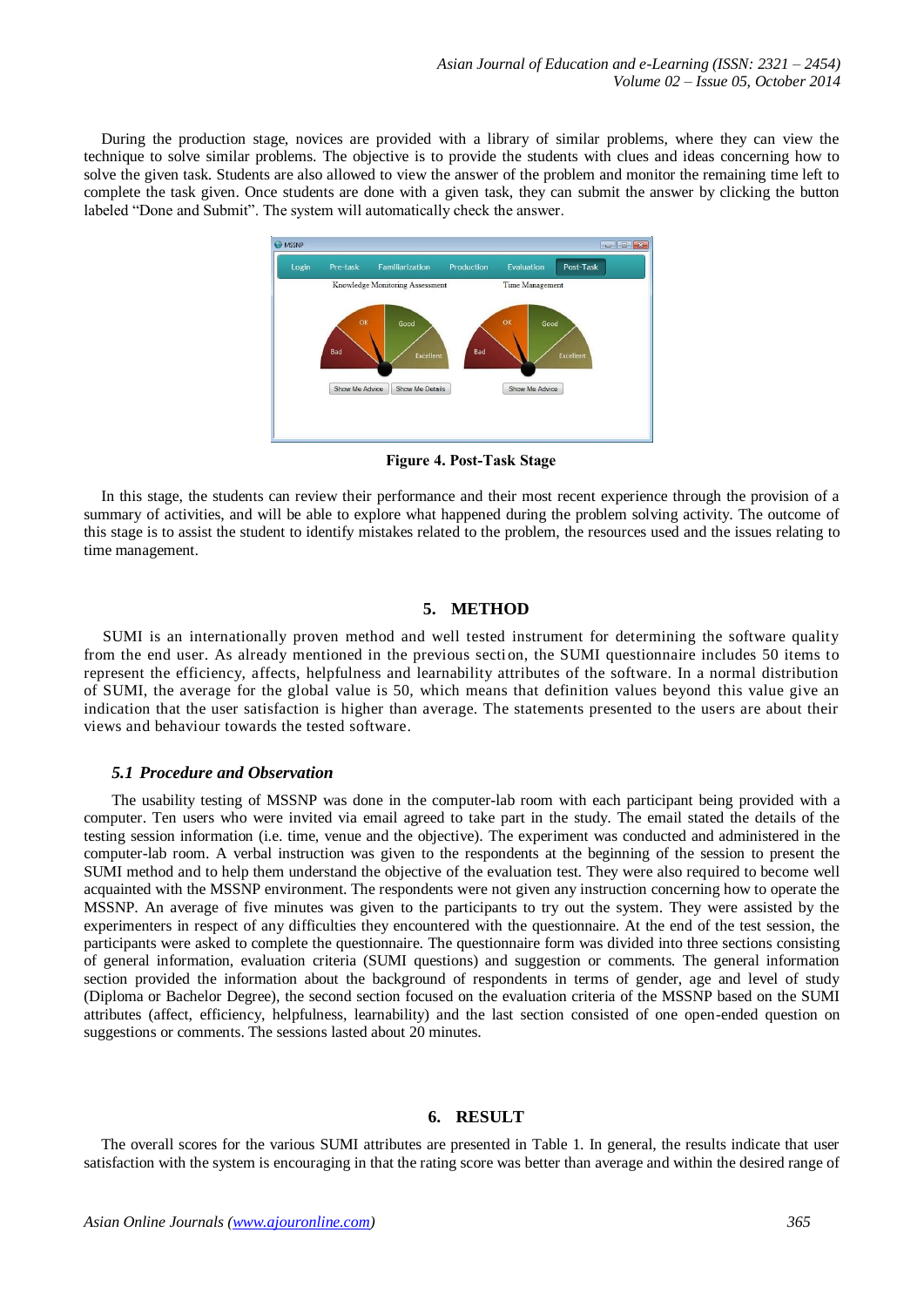40 to 60. The "global" in the SUMI scale is used as the benchmark for determining the overall judgement of usability. As shown in Table 1, the global score is 60, which exceeds the benchmark score.

| <b>Table 1. SUMI scores MSSNP</b> |  |  |  |
|-----------------------------------|--|--|--|
|-----------------------------------|--|--|--|

| Attr. |  |  | Global   Efficiency   Affect   Control   Helpfulness   Learnability |
|-------|--|--|---------------------------------------------------------------------|
| Mean  |  |  |                                                                     |

Table 2 presents the individual score rated by 10 users for various SUMI subscales. Based on the usability ratings, as shown in Table 2, the lowest score was for the "Helpfulness" attribute, which is 56. This might be due to the lack of help facilities and documentation for the software. Overall, the results indicate the desired range of 40 to 60, which shows that users are satisfied with the MSSNP as a supporting tool for learning introductory computer programming. In order to improve the score rating, the design has to emphasize all the attributes of SUMI, especially the "Helpfulness" and "Learnability" attributes.

| <b>User</b> | Global | <b>Efficiency</b> | <b>Affect</b> | <b>Control</b> | <b>Helpfulness</b> | Learnability |
|-------------|--------|-------------------|---------------|----------------|--------------------|--------------|
| User 1      | 63     | 67                | 68            | 61             | 57                 | 60           |
| User $2$    | 55     | 54                | 58            | 58             | 52                 | 51           |
| User 3      | 59     | 59                | 52            | 52             | 60                 | 70           |
| User 4      | 61     | 68                | 61            | 65             | 49                 | 61           |
| User $5$    | 60     | 67                | 57            | 57             | 68                 | 51           |
| User $6$    | 58     | 51                | 65            | 49             | 67                 | 57           |
| User 7      | 60     | 65                | 60            | 60             | 51                 | 65           |
| User 8      | 64     | 70                | 56            | 67             | 65                 | 60           |
| User 9      | 58     | 71                | 57            | 61             | 40                 | 62           |
| User $10$   | 58     | 51                | 65            | 59             | 59                 | 57           |

**Table 2.** Scores of SUMI subscales per user

Besides SUMI, as part of the usability test, an open -ended question of comments or suggestions for further improvements to the MSSNP presents varied feedback from the participants:

- It would be nice if the MSSNP provides a forum or platform to enable students and lecturers to communicate and discuss the programming method, strategies and planning, etc.
- I think the MSSNP is a good system to make learners aware and apply their metacognitive skills appropriately in learning computer programming
- From my point of view, the MSSNP can be improved in terms of its look and feel, such as the layout, color as well as the behavior of the dynamic elements, such as menu and buttons.
- It would be better if MSSNP can be integrated with the compiler or syntax error checking library so that students could post their programming code to check syntax error and the system could provide recommendations or advice concerning how to fix the problems.
- A search engine is something that the MSSNP should consider as a help support feature

Out of ten participants, four participants gave suggestions for further improvement of the MSSNP in terms of the functionality and the design aspects. One participant felt that the MSSNP would help novices to be aware of their metacognitive skills and apply it appropriately in learning computer programming.

## **7. CONCLUSION**

The usability approach of SUMI on the Metacognitive Support System for Novice Programmers (MSSNP) presented in this paper for evaluating the affect, efficiency, control, helpfulness and learnability is plausible. The semantic web, which is the underlying technology of the MSSNP, provides a common framework that allows data to be reused across the applications of an enterprise. The findings gave beneficial information for the early detection of usability flaws of the system before deployment. All the attributes of SUMI show a positive result from which it may be concluded that the MSSNP prototype is helpful as a supporting tool for learning introductory computer programming metacognitively and enabling novices to become lifelong learners. However, to address the needs of the institution, faculty and students, "blended learning" has proven to be a successful approach that combines the online training while retaining the benefit of traditional face-to-face instruction [15]. The main contribution of this research work has been identifying the kind of information that